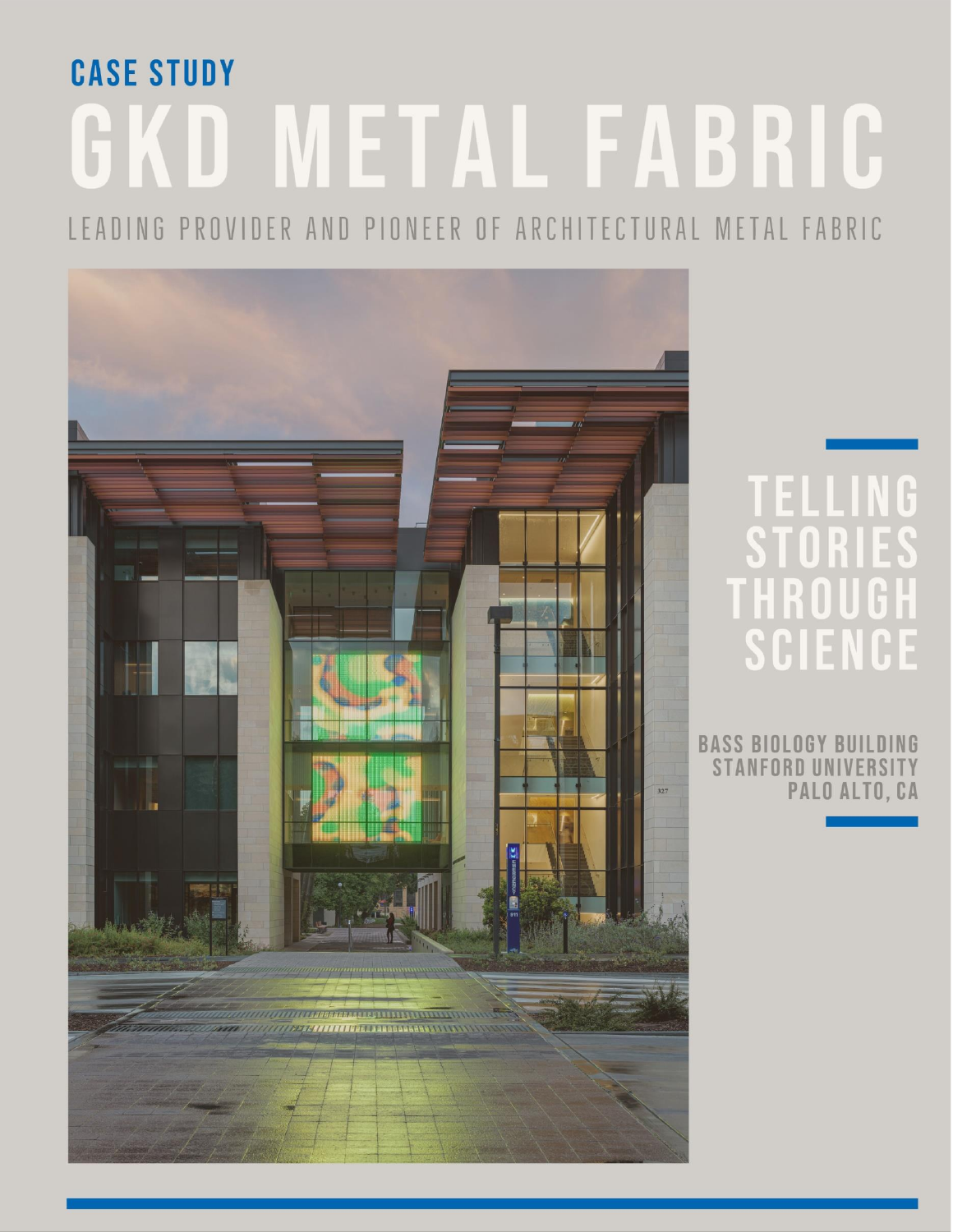## **CASE STUDY: GKD METAL FABRIC**

#### **ORIGIN**

With the completion of the Anne T. and Robert M. Bass Biology Research Building at Stanford University, biology faculty and students that were once spread across campus were brought together under one roof. The five-story structure is dedicated to research in life sciences, providing a shared environment that fosters intellectual and social interaction. The building sits as the cornerstone of Stanford's new quad, connecting with the School of Medicine via a pedestrian axis called Discovery Walk.

After the architectural process was complete, Stanford desired an additional layer of design to crown the new building, especially given its high-profile location. Knot, a firm specializing in landscape architecture and experiential graphic design, was hired to concept this next phase of design.

"Stanford's approach was very thoughtful," said Michael Yun, Knot Principal, Director of Anti-Disciplinary Design. "We were tasked with telling stories of science in a non-literal, abstract way and were given broad artistic license to explore multiple themes and variations."

Knot designers created a one-of-a-kind interactive public art piece called Morphogenesis.



#### **A BEACON OF SCIENCE**

Morphogenesis is the first installation that connects user interaction with a large-scale media mesh platform. Based on Alan Turing's theory of Morphogenesis, which describes how spots and stripes manifest in nature, users of Morphogenesis interact with a generative algorithm by manipulating parameters via a touchscreen at the building's main entrance.

Users play with the interactive interface and by saving the patterns they create, those settings populate the permanent art piece shown on the display. The longer this generative artwork is running, the more diverse its content will become.



#### **SPECIFICATION**

With the intent for this public art to be highly visible and interactive, the design team saw an opportunity to install it on a glass bridge spanning Discovery Walk. GKD Metal Fabrics was brought on to fabricate the 32-foot-tall display using its proprietary product, GKD Mediamesh®.

Mediamesh is a stainless steel mesh interwoven with LED lights. Easily installed over any building surface, Mediamesh is ideal for large scale applications and can cover four times the surface area of traditional media displays with as much as 80% less electricity. With up to 60% transparency, the mesh still allows for natural daylighting.

"Stanford wanted to have impact, something that was largescale and took advantage of the position on campus," said Yun. "Mediamesh was most appropriate because it's an architectural material and perfect for the scale of the piece."

The team ran into seismic issues related to building codes that disallowed placing the media mesh onto the building's exterior. Their response was to hang the media facade between large glass panels located just inside the building envelope.

Mediamesh's finished quality added to the interior space for pedestrians crossing the bridge span rather than detract from it. As an interior product, noise and heat were also a non-issue. Mediamesh uses electronic power supplies which are extremely efficient and do not require energy-consuming fans.